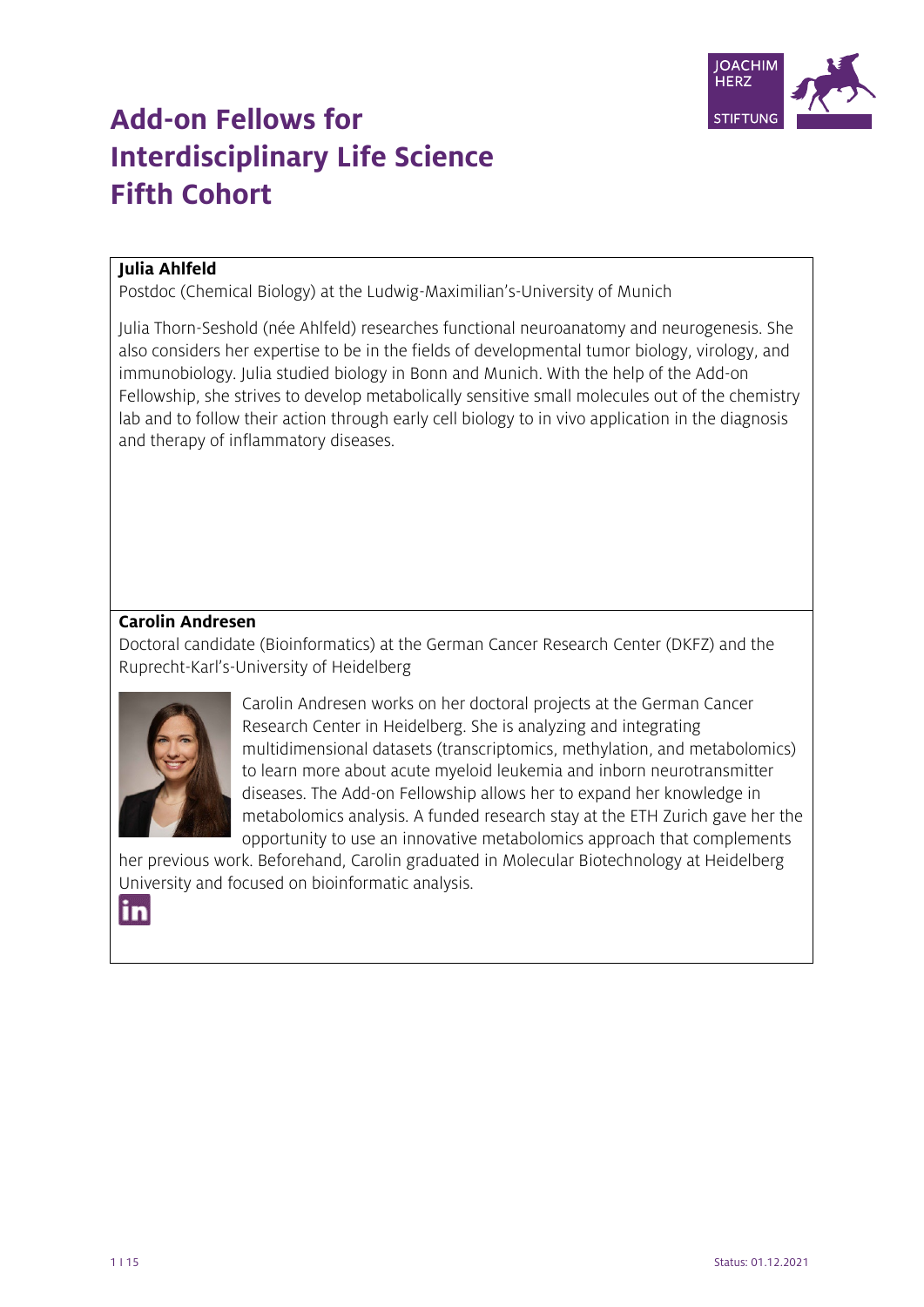

#### **Marcel Bermudez**

Postdoc (Pharmaceutical chemistry) at the Free University Berlin

Marcel Bermudez focuses his research on in-silico pharmacology, using an interdisciplinary approach of molecular pharmacology and computational methods. He studies G proteincoupled receptors, which is an important drug target. He is also interested in other protein classes such as bacterial toxins, ion channels, and Toll-like receptors. Previously, he studied pharmacy and received his doctorate from the FU Berlin. Marcel is now a professor at the University of Münster at the Institute of Pharmaceutical and Medicinal Chemistry.



## **Jadna Bogado Lopes**

Doctoral candidate (Neuroscience) at the Technical University of Dresden

Jadna Bogado Lopes focuses on the psychopharmacology of addictive behavior in combination with behavioral biology, molecular biology, and mathematical analyses. She focuses on individual behavior rather than group effects. Previously, she studied biology at the Federal University of Sanata Catarina, Brazil, with a study abroad in Coimbra, Portugal.

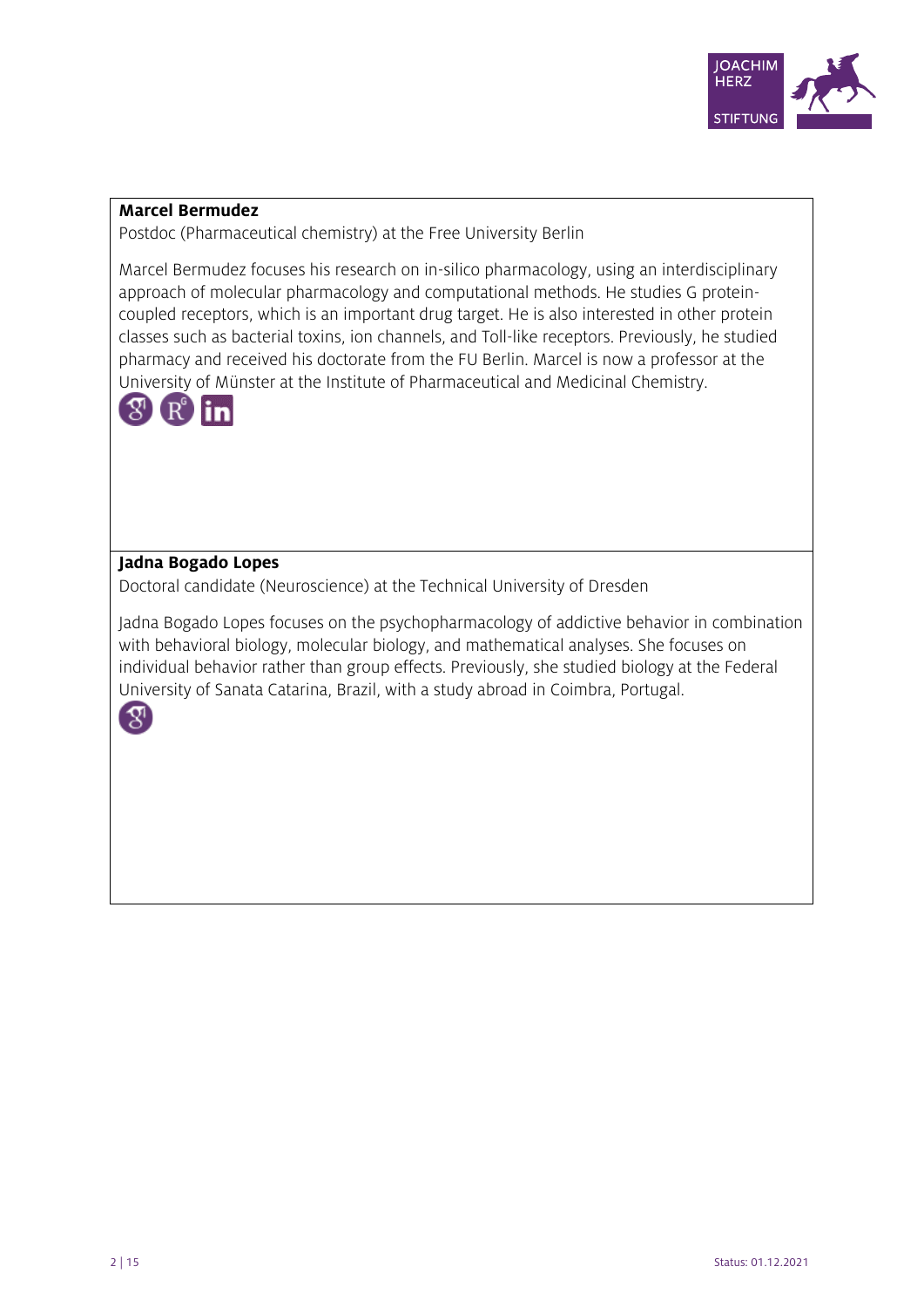

#### **Benjamin Buchmuller**

Doctoral candidate (Chemical biology) at the Technical University of Dortmund



Benjamin Buchmuller has a perpetuate interest in the interface between animated and unanimated matter. During his studies he became intrigued by next-generation sequencing and high-throughput screening methods. Previously, he studied B.Sc. Life Sciences and M.Sc. Molecular Biosciencesat the University of Konstanz and Heidelberg. With the help of the Add-on Fellowship, he will intensify his knowledge in bioinformatics and combined these approaches to develop molecular probes for

exploring the role of oxidized DNA nucleobases with epigenetic function in the human genome. Benjamin will be joining the Princeton Chemistry Department as a postdoc to continue his journey in chromatin biology.



#### **Philipp Burt**

Doctoral candidate (Biophysics) at the German Rheumatism Research Center (DRFZ) and at the Humboldt University in Berlin



Philipp Burt received his M.Sc. in biophysics from Humboldt University, Berlin. During his M.Sc. studies, he conducted wet lab research on plant osmotic stress (UC San Diego) and was trained in mathematical modeling of circadian clocks (Herzel lab, Charité Berlin). In his doctoral project, he is interested in combining high-throughput data with mathematical models to predict T helper cell fate-decisions in chronic and acute inflammation.

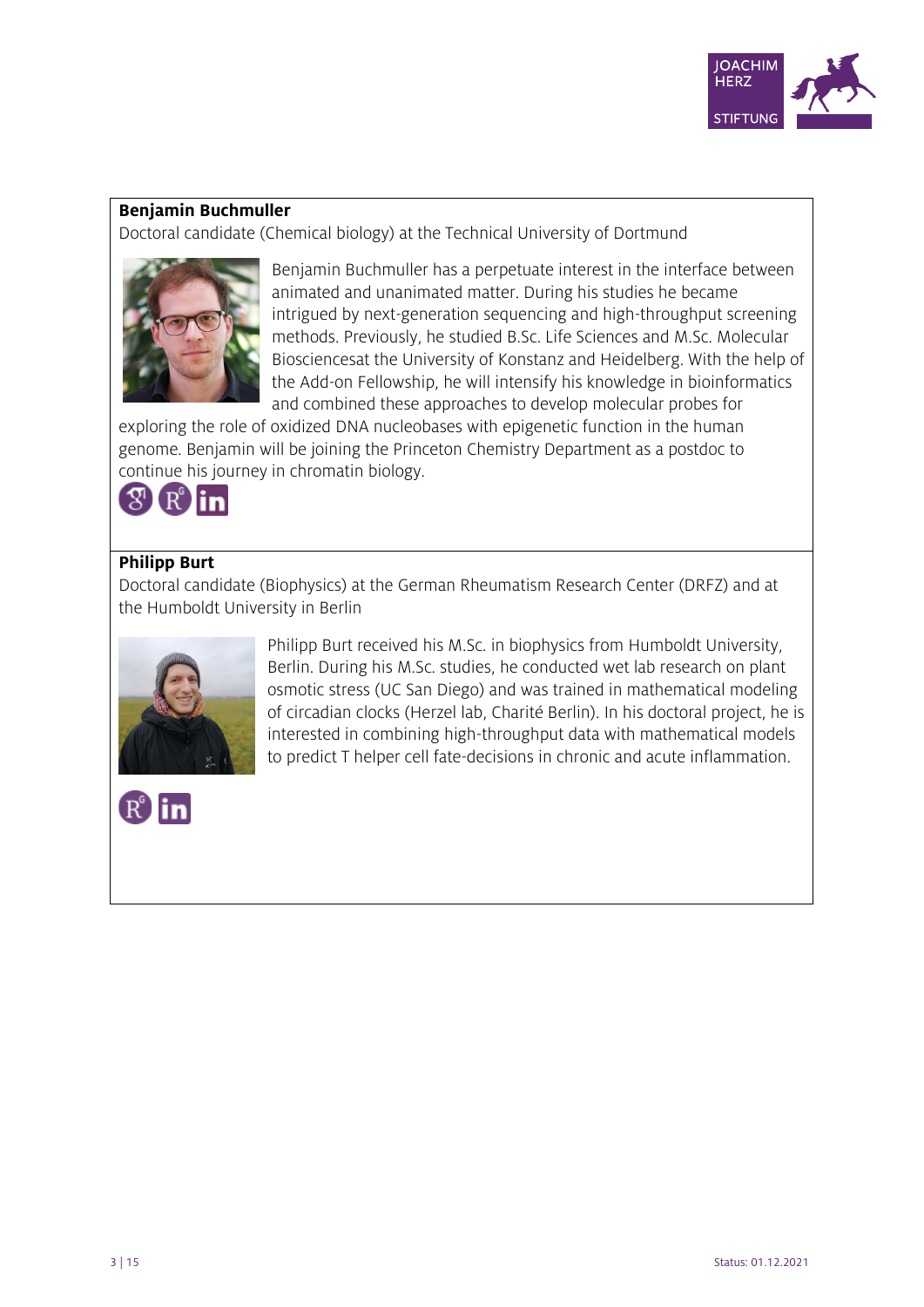

#### **Eric Danner**

Alumnus Doctoral candidate (Molecular Biology) at the Max-Delbrück-Center for Molecular Medicine (MDC) in Berlin in Helmholtz-Association.

Eric Danner has shifted his focus to genetic engineering and is investigating different ways to make targeted specific changes in the genome. Eric studied biochemistry and molecular biology at the University of California, Santa Barbara, USA. The Add-on Fellowship will allow him to develop his bioinformatics skills for sequencing analysis and data visualization.



## **Leander Dony**

Doctoral candidate (Bioinformatics) at the Max-Planck-Institute (MPI) for Psychiatry in Munich

After completing his European Baccalaureate in Munich, Leander studied Chemistry and Bioinformatic at the Imperial College of London. Following internships in research and industry, he started his doctorate between the groups of Prof. Elisabeth Binder at the MPI of Psychiatry and Prof. Fabian Theis at the Institute of Computational Biology (Helmholtz Munich). Through the Add-on Fellowship he would like to do a lab exchange to and explore spatial transcriptomics approaches. He is currently working on developing machine learning approaches for the analysis of single-cell gene expression data with applications in psychiatry.

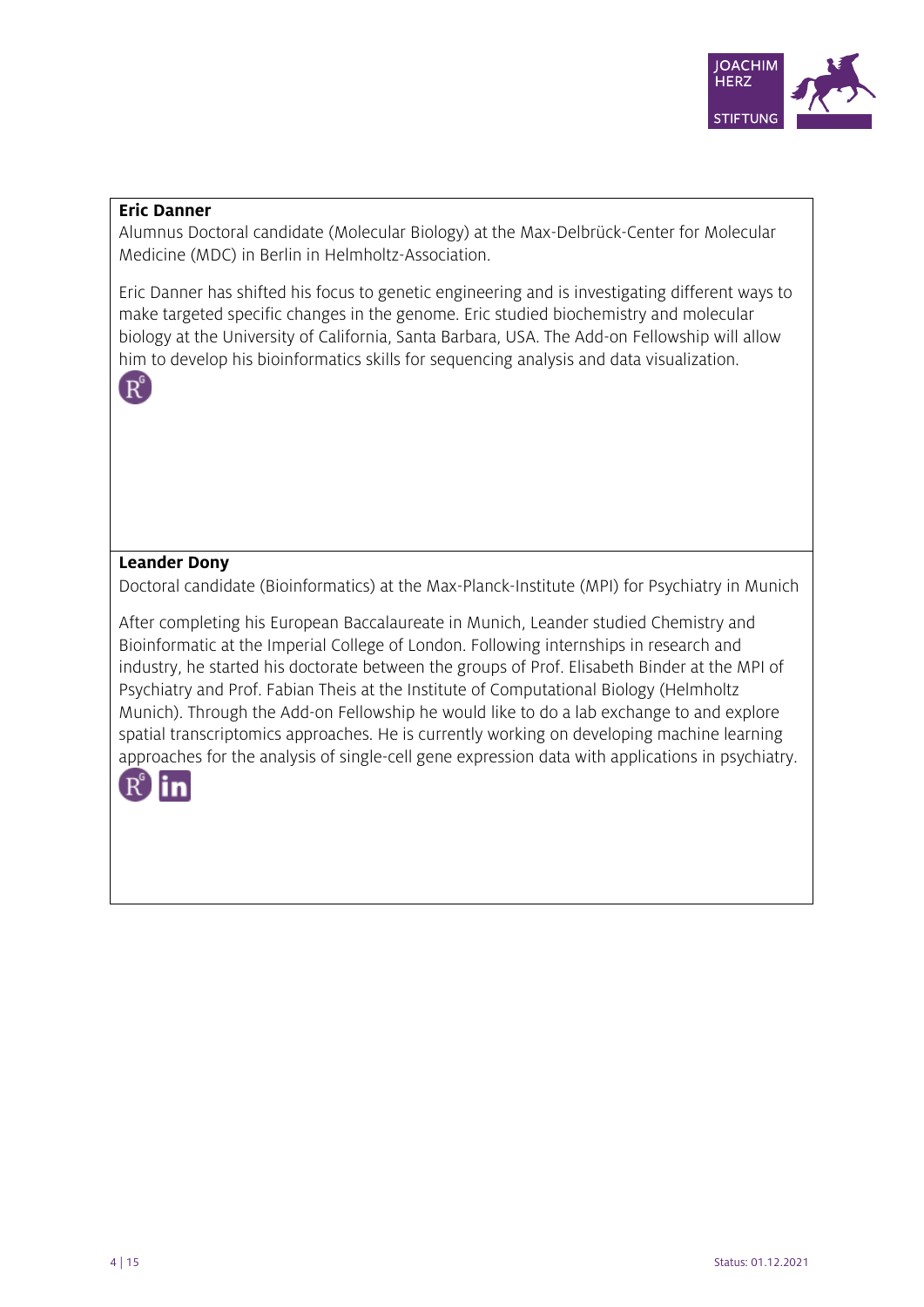

#### **Mariia Efremova**

Postdoc (Biochemistry) at the Technical University of Munich



Mariia Efremova has been working on a project "Magnetoencapsulins: bioengineering genetically controlled magnetic nano compartments in living cells". She is a recipient of the Humboldt Research Fellowship for Postdoctoral Researchers. Before, she studied chemistry and materials science and defended her doctoral thesis at Lomonosov Moscow State University, Russia, where she acquired expertise in the synthesis, characterization, and biomedical application of magnetic nanoparticles. The

Add-on Fellowship gave Mariia a lot of flexibility, including traveling to collaboration partners to perform unique experiments at their facilities and attending the most important conferences in her field.



# **Christine Gäbel**

Doctoral candidate (Biopsychology) at the Ruprecht-Karl's-University of Heidelberg



Christine Gäbel is a doctoral candidate at the Institute of Medical Psychology at the Center for psychosocial Medicine, Heidelberg University Hospital. She is a fellow for her doctoral research at the Graduate Academy at the University of Heidelberg and the Christine Nüsslein Volhard foundation. Her primary research interests concern psychobiological effects of music therapy in major depressive disorder. After a Bachelor program in Health Care Management at the University of Applied Science Zwickau, Christine attained her master's

degree in Clinical Music Therapy at the School of Therapeutic Sciences at SRH University Heidelberg.

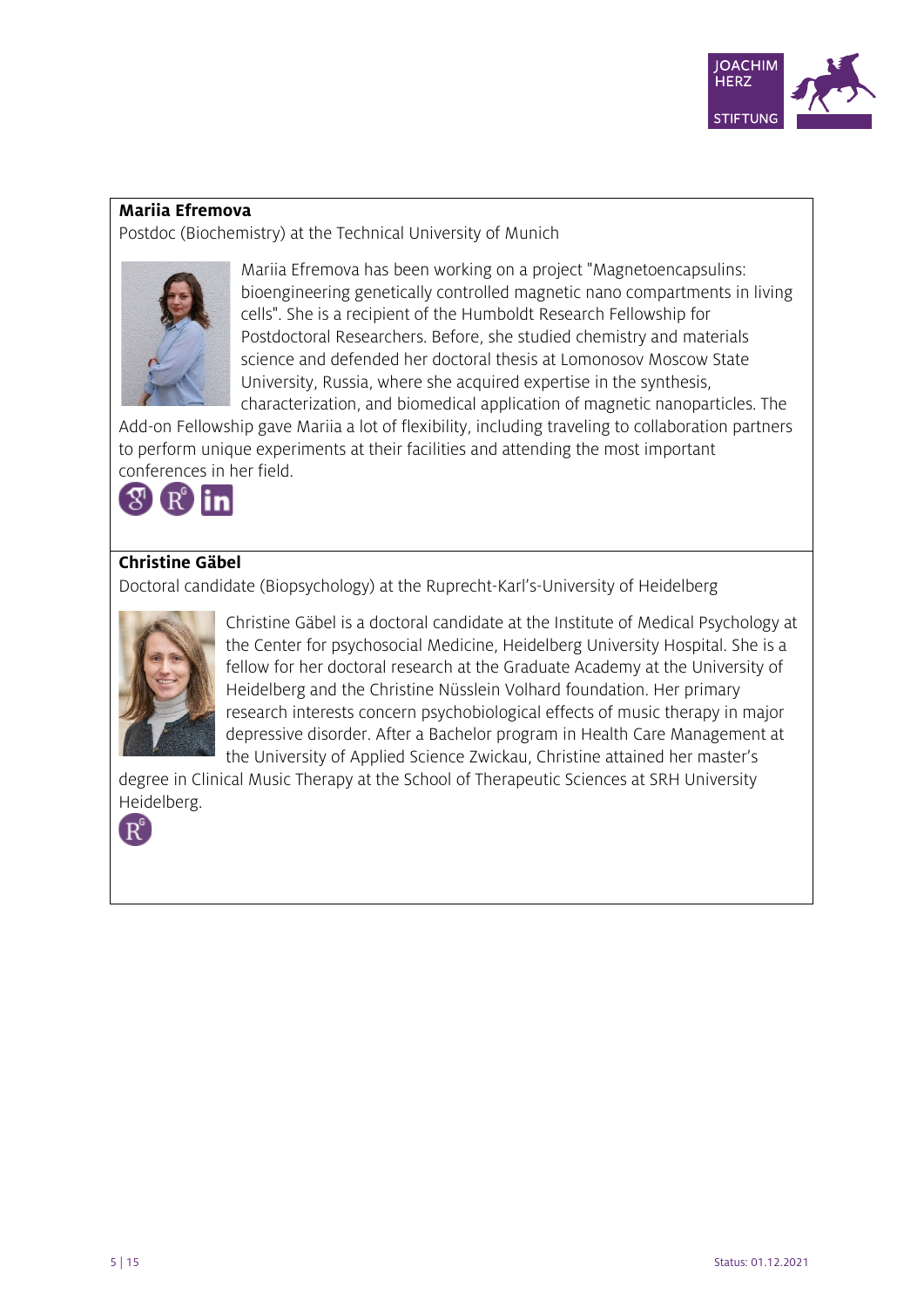

#### **Mercè Garí**

Postdoc (Biomedicine) at Helmholtz Center in Munich



Mercè Garí studied Human Biology and obtained her doctorate on Biomedicine at the University Pompeu Fabra (UPF) in Barcelona. She has been dedicated to investigating the environment-health linkages of chemical pollutants for the past decade, mostly in universities and research centers in Barcelona and in Munich. Already as a young scientist, she has developed a robust research record, including more than 30 publications, leading and participating in numerous European and

national research projects, lecturing at International Conferences, and mentoring Master and doctoral candidates. Through the Add-on Fellowship, she deepened her knowledge on machine learning applications for the life science.



#### **Holly Giles**

Doctoral candidate (Biomedicine) at the European Molecular Biology Laboratory (EMBL) in Heidelberg and at the Ruprecht-Karl's-University of Heidelberg



Holly Giles is focusing on leukemia cancer in the laboratory of Wolfgang Huber and Sascha Diedrich. Her current topic is "Multi-*omic* analysis of the role of the tumor microenvironment in leukemia". Holly studied natural sciences with a focus on genetics at the University of Cambridge. With the help of the Add-on Fellowship, she is gaining deep insights into statistical methods for large biological datasets and is taking on clinical

challenges in haemato-oncology.

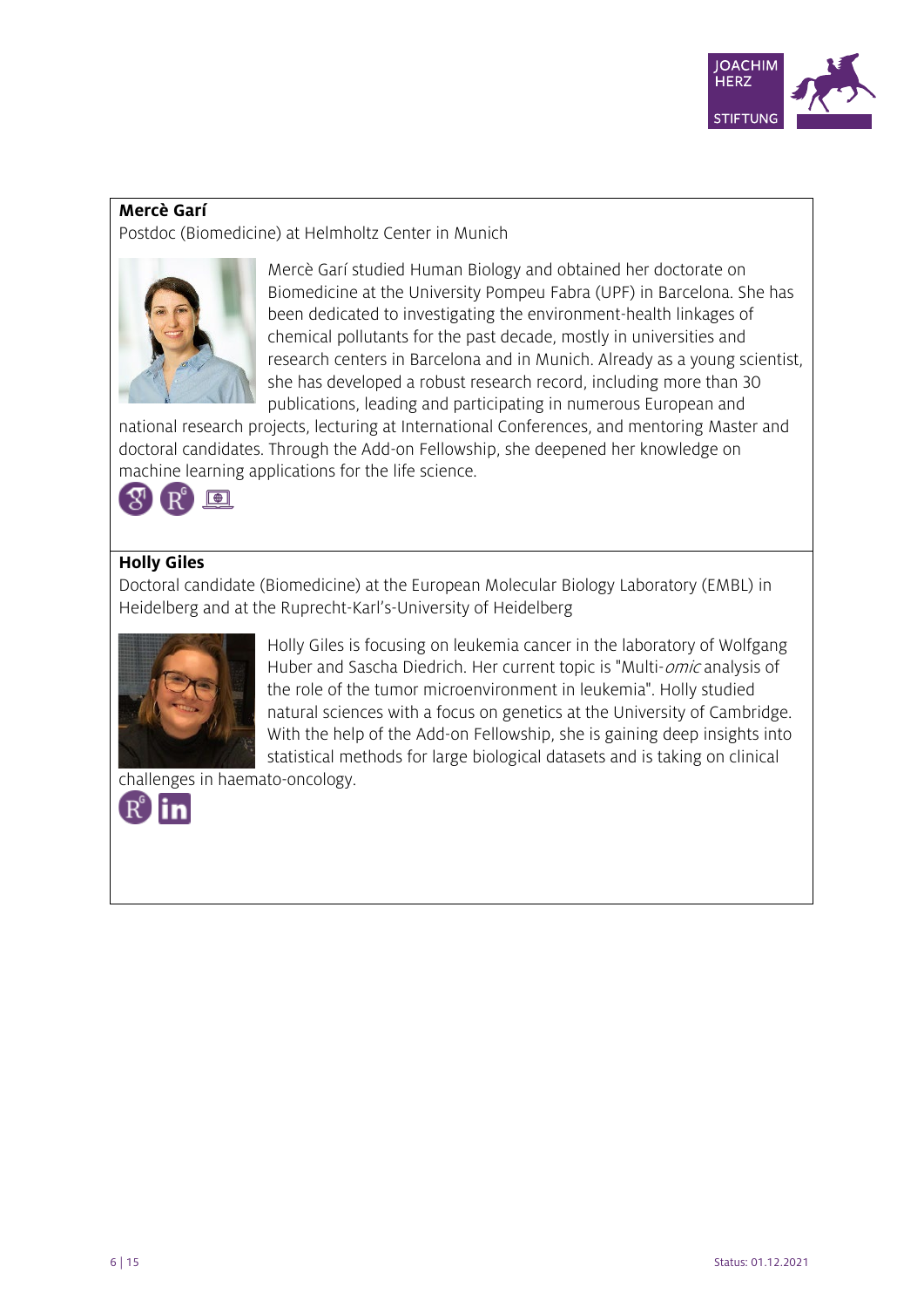

#### **Ruth Großeholz**

Postdoc (Systems biology) at the Ruprecht-Karl's-University of Heidelberg



Ruth Großeholz is a computational biologist who is analyzing plant physiological processes using multiscale computational modeling. She studied molecular biosciences with a focus on systems biology at the University of Heidelberg, and she completed her doctorate at the BioQuant/Centre for Organismal Studies at Heidelberg University in computational biology. Through the Add-on Fellowship, she would like to gain a deeper insight into the field of agent-based modeling to

analyze plant physiological processes not only at the cellular but also at the tissue and organ level. Her current research topic is analysis of the fast brassinosteroid response using computational modelling.

# **Hannah Jeckel**

Doctoral candidate (Physics) at the Phillips-University of Marburg



Hannah Jeckel wants to understand the swarming behavior of bacteria in biofilms. Biofilms consist of populations of uni- and multicellular organisms often in an slimy system. Biofilms do not represent whole organisms, but the collective to cooperative behavior can be in some instances pronounced but is poorly understood. Earlier, Hannah studied physics and mathematics at the Marburg University. Her master's thesis

on the collective behavior of bacteria eventually led her to work at the interface of physics, mathematics, and biology. Add-on Fellowship allows her to dive deep into the world of biology, to learn new techniques, build quantitative skills, and thus understand biological systems.

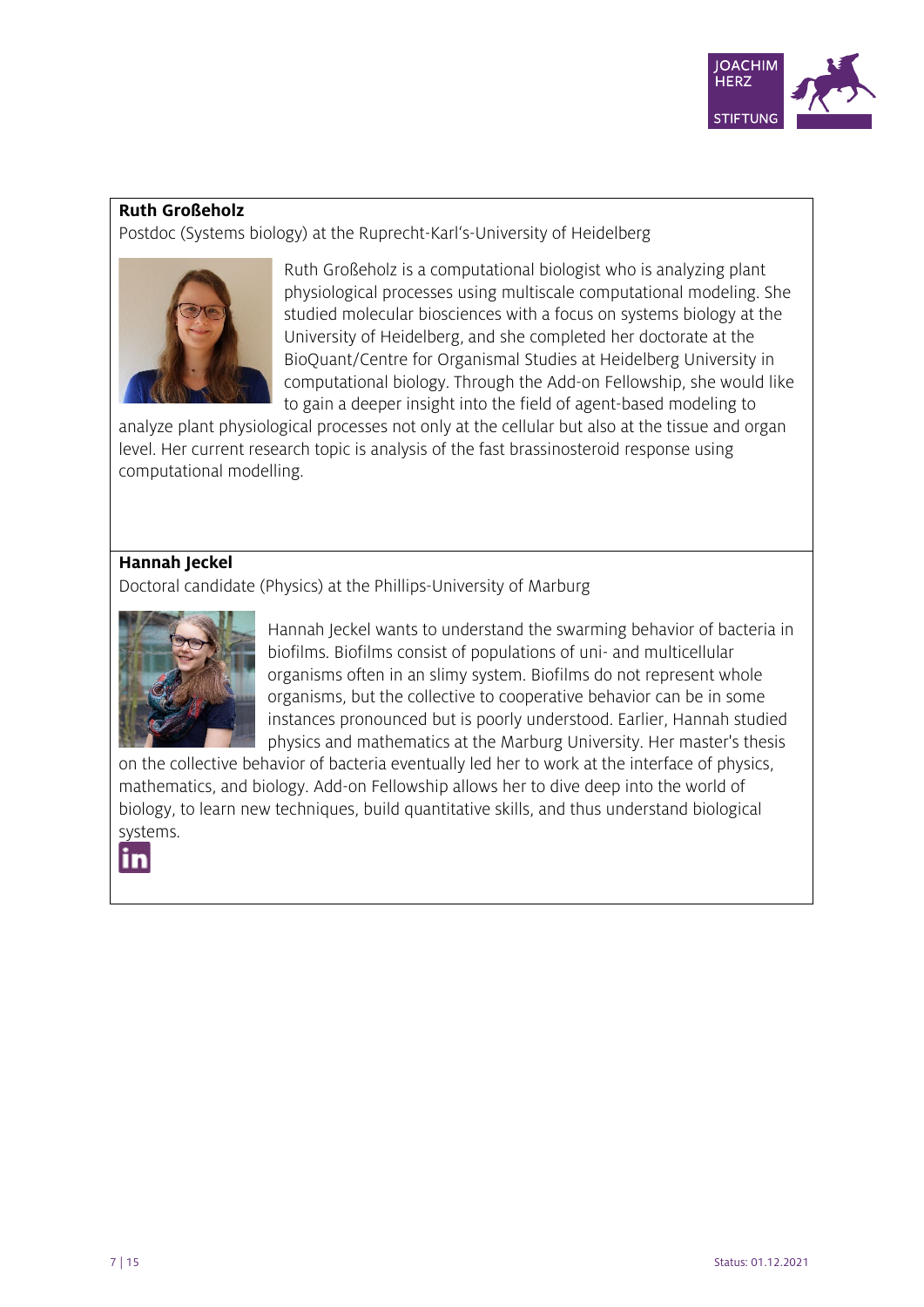

#### **Xenia Kobeleva**

Postdoc (Medicine) at the University Hospital Bonn

Xenia Kobeleva focuses on neurodegenerative diseases and the search for biomarkers that underlie pathological cognition loss and disease pattern. Her research has also taken her to the Computational Neuroscience group at UPF Barcelona and the Institute of Ageing and Health in Newcastle. Previously, she studied medicine at RWTH Aachen University and completed a postdoctoral fellowship at Hannover Medical School. With the help of the Add-on Fellowship, she is able to combine her experience in neuroimaging with mathematical modeling and faces the challenges at the interface of clinicians' problems and basic scientists.



#### **Simon Krooss**

Doctoral candidate (Molecular Medicine) at the Hannover Medical School (MHH)



Simon Krooss studied at Hannover Music School, Hannover, and Ireland University and MHH. He accomplished internships in the field of virology, toxicology, and neurosurgery. His doctorate at MHH on liver gene therapy and RNA processing was supported by the German Academic Scholarship Foundation and Hannover Biomedical Research School. He achieved the Basic Research Award of the Bayer Hemophilia Program. The Add-on

Fellowship provides him insights into genome analysis, evolutionary biology, oceanology and geobotany. His current research topic is "The protective role of a retrotransposable element in the human coagulation factor IX 3'UTR" and its relevance of primate evolution.

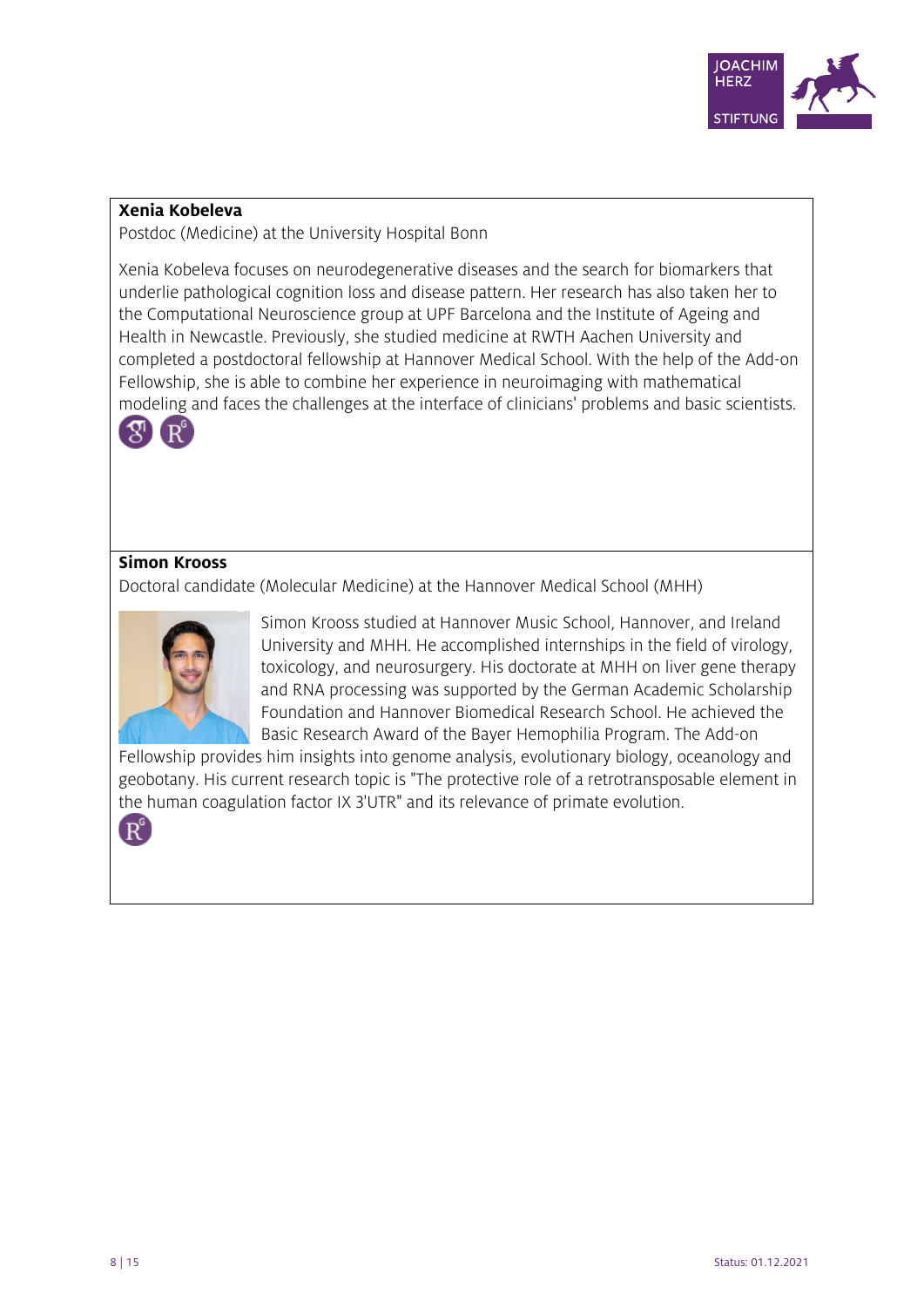

#### **Annemarie Lang**

Postdoc (Veterinary medicine) at the Charité – University Hospital Berlin

Annemarie Lang develops human-based in vitro models to simulate musculoskeletal diseases such as osteoarthritis, rheumatoid arthritis, and fracture healing. Previously, Annemarie studied veterinary medicine and received her doctorate from the FU Berlin where she worked under the supervision of Professor Buttgereit in the Department of Rheumatology at Charité - Universitätsmedizin. The Add-on Fellowship will allow her to expand her knowledge and skills in mathematical modeling with a particular focus on cartilage homeostasis and degradation.



## **Mohammad Lotfollahi**

Doctoral candidate (Bioinformatics) at the Helmholtz Center in Munich



Mohammad Lotfollahi is interested in modeling drug responses and drug behavior using single-cell sequencing data and machine learning. Previously, Mohammad studied artificial intelligence at Sharif University of Technology in Tehran. With the help of the Add-on Fellowship, he will get a deeper insight into cell biology.

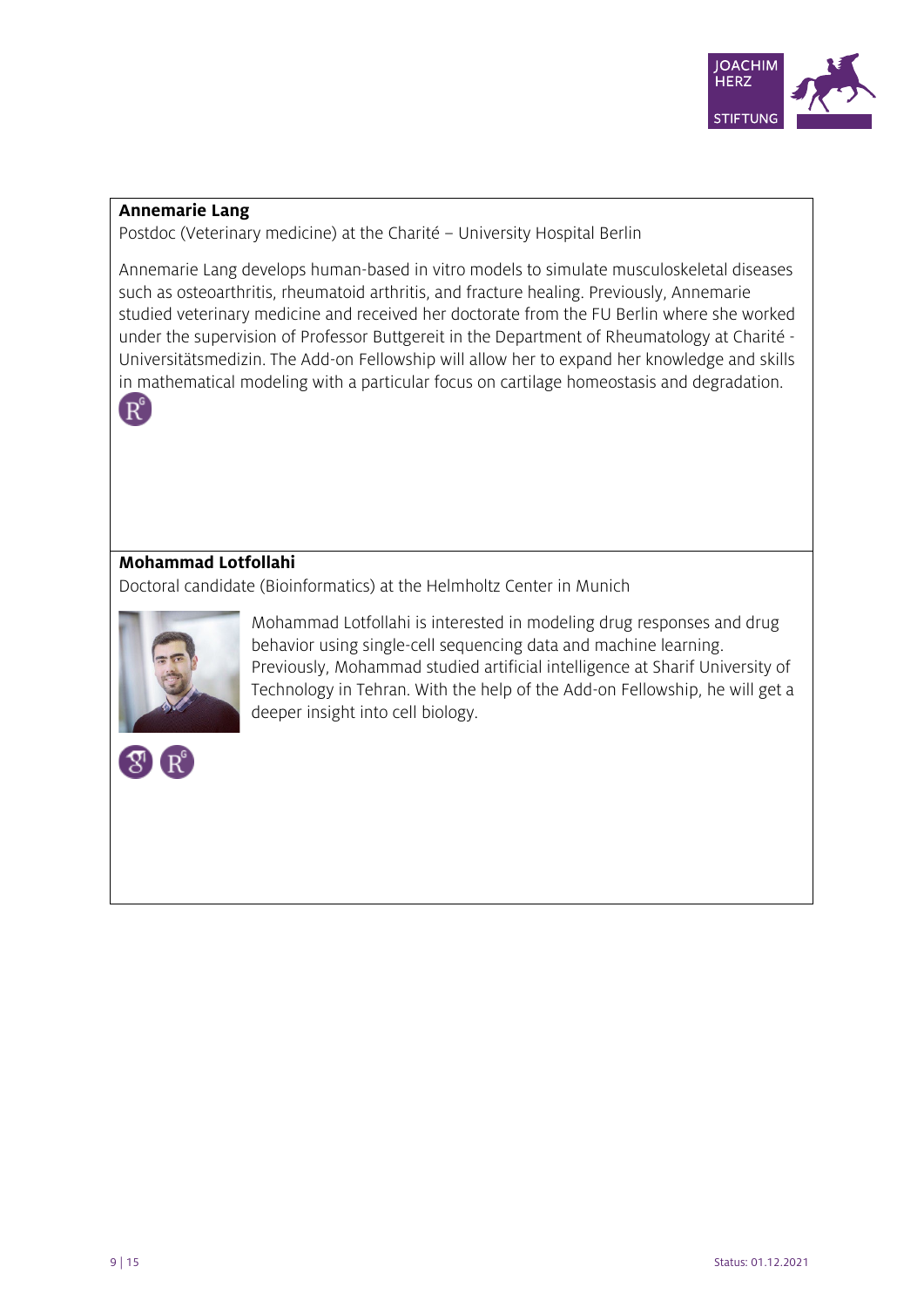

#### **Max Masthoff**

Postdoc (Medicine) at the University Hospital Münster

Max Masthoff's postdoc follows on from his doctoral thesis on cell tracking in magnetic resonance imaging. However, he is now turning his attention to clinical applications and to further molecular imaging techniques, such as optoacoustic imaging. Prior to this, Max studied human medicine at the University of Münster and worked on new methods of cell tracking in magnetic resonance imaging during his doctoral studies. The add-on fellowship will enable him to lay the financial fundamentals for evaluating the so-called time-lapse MRI for tracking individual immune cells in inflammatory diseases.



#### **Pedram Mehrabi**

Postdoc (Structural biology) at the Max-Planck-Institute (MPI) for Structure and Dynamics of Matter in Hamburg



Pedram Mehrabi moved to Hamburg upon being awarded an Alexander von Humboldt fellowship and continued the topic from his thesis on X-ray crystallography as being a postdoc. He completed his doctorate at the University of Toronto specifically in time-resolved S-ray crystallography. Before that, Pedram earned his bachelors at the University of Waterloo in Canada, and his master's at York University. Using the Add-on fellowship,

he will continue his work in method development for time-resolved crystallography experiments. After his postdoctoral fellowship, he began as a group leader as an Emmy Noether fellow in the department of physics at the University of Hamburg.

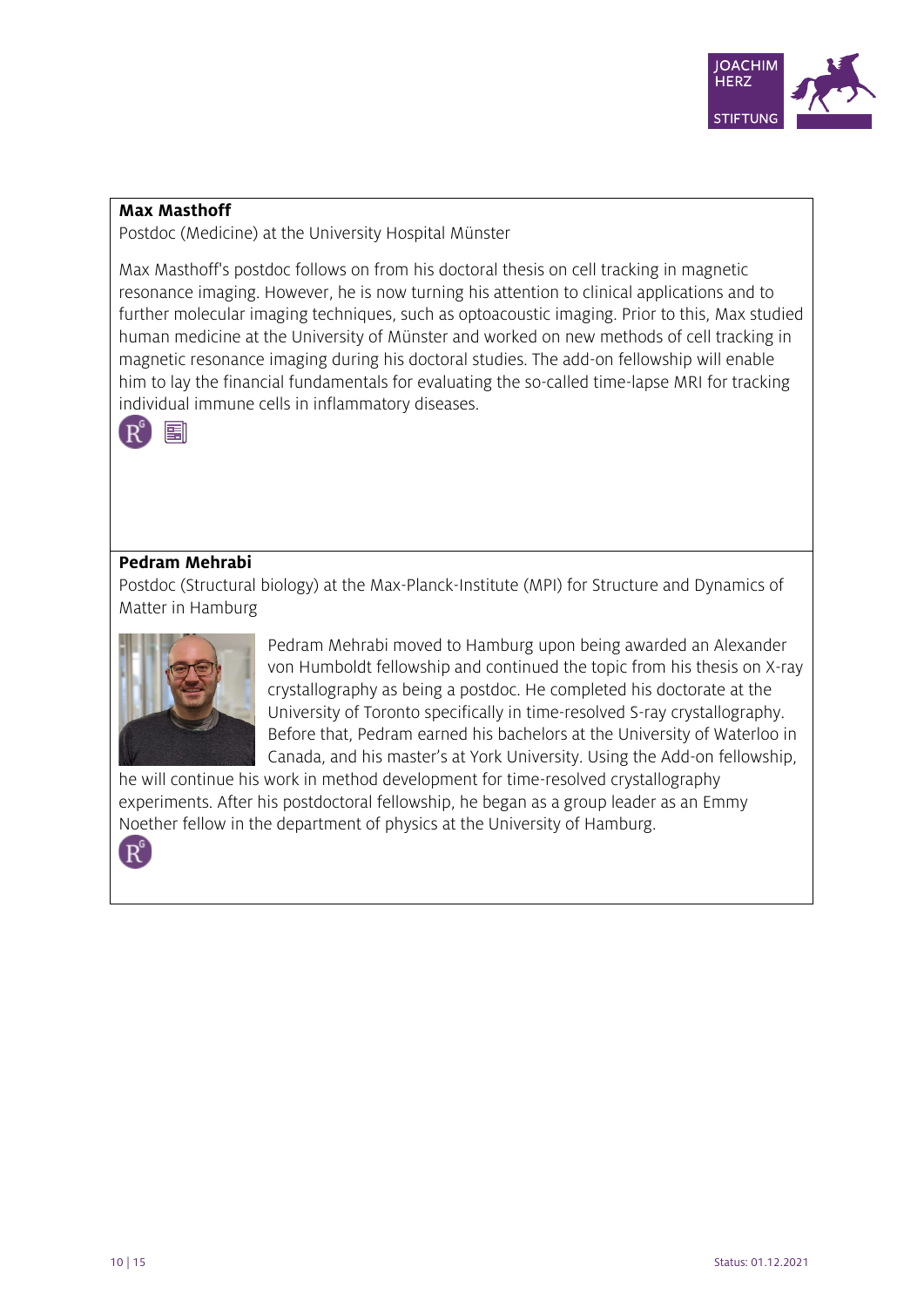

## **Aditi Mehta**

 $R^{\circ}$ in

Alumna Postdoc (Pharmaceutical technology) at the Ludwig-Maximilian's-University of Munich



Aditi Mehta is becoming a junior research group leader and is conducting research in the field of pulmonary nucleic acid delivery. Previously, she completed her doctoral degree in lung cancer at the Max-Planck-Institute for Heart and Lung Research. With the help of the Add-on Fellowship, she is continuing her education on polymer synthesis, with a focus on biodegradable and biocompatible polymers used for drugs and drug delivery.

## **Signe Penner-Goeke**

Doctoral candidate in (Biological psychiatry) at the Max-Planck-Institute (MPI) for Psychiatry in Munich

Signe Penner-Goeke applied for a fast-track doctoral program and is focused on identifying functional genetic variants that play a role in the stress response system and depression. Previously, she studied biology at the University of Winnipeg, Canada. In graduate school, she gained research experience as an assistant characterizing chromosomal instability in ovarian cancer. Through the Add-on Fellowship, she is deepening her knowledge of data analysis, especially for integrating multi-*omics* datasets.

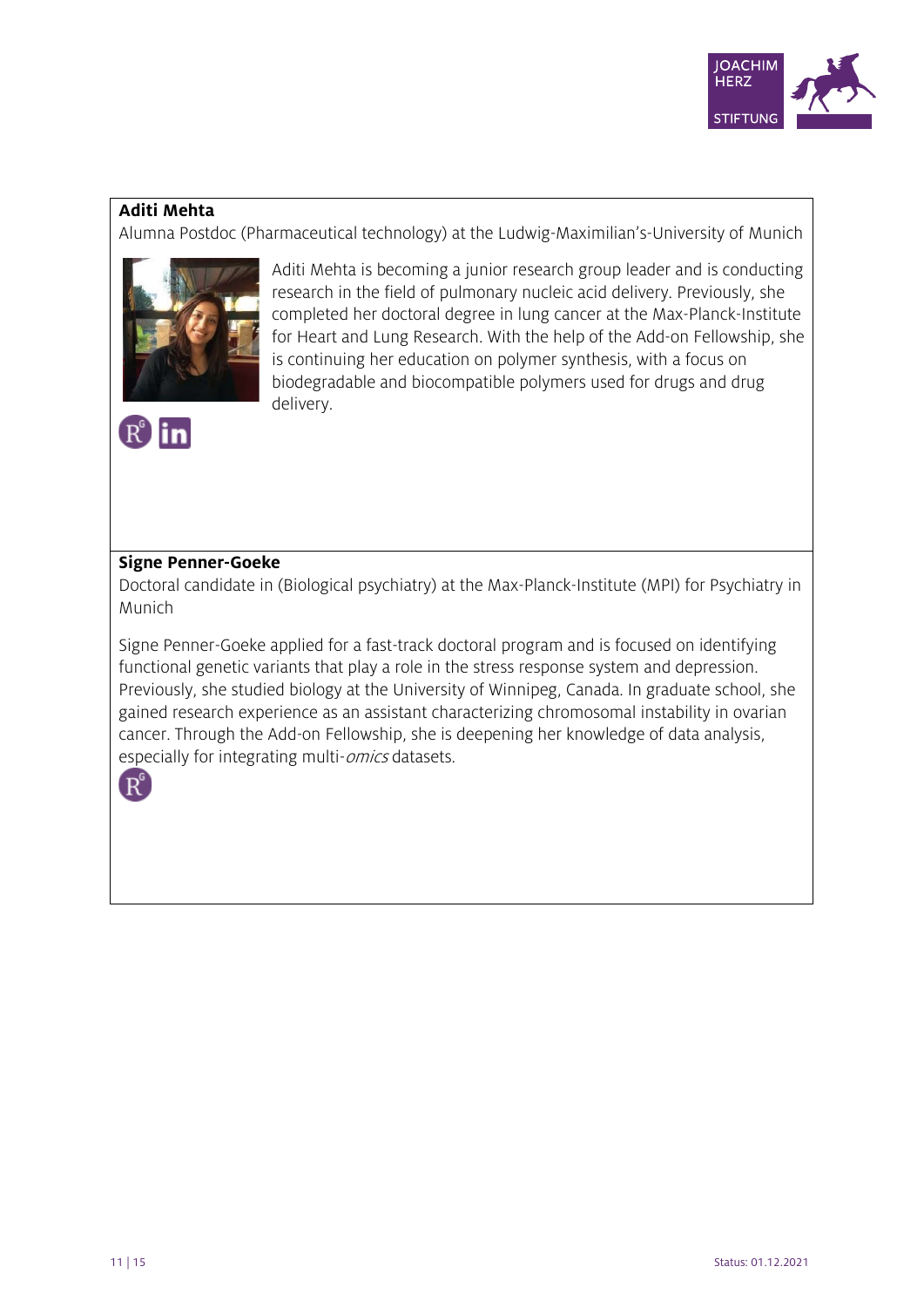

#### **Pedro Pablo Rojas**

Doctoral candidate (Theoretical physics) at the University of Kassel

Pedro Pablo Rojas conducts research on "Design principles of biological clocks at multiple scales". Pedro studied mechanical engineering at the Balserio Institute in Bariloche, Argentina and has worked in computational mechanics for the nuclear and aerospace industries and as a technology transfer consultant. He is using the Add-on Fellowship to understand biological processes and to become skilled in neural circuits and electrophysiological techniques.



## **Hector Sanchez-Iranzo**

Postdoc (Biophysics) at the European Molecular Biology Laboratory (EMBL) in Heidelberg



Hector Sanchez-Iranzo is interested in the physics of cell rearrangements during early embryonic development. Previously, Hector studied pharmacy and biochemistry at the University of Valencia, Spain. After this, he received his doctorate from the Spanish National Research Center for Cardiovascular Research in Madrid, Spain, where he studied heart regeneration in zebrafish. Then, he started his postdoc at the EMBL

Heidelberg. The Add-on Fellowship allows him deeper training into mathematical modeling of notch patterns and physics of cell rearrangements. After his postdoc at the EMBL, he started his research group at the Karlsruhe Institute of Technology (IBCS-BIP KIT). He was awarded the Add-on Special Grant. 2021.

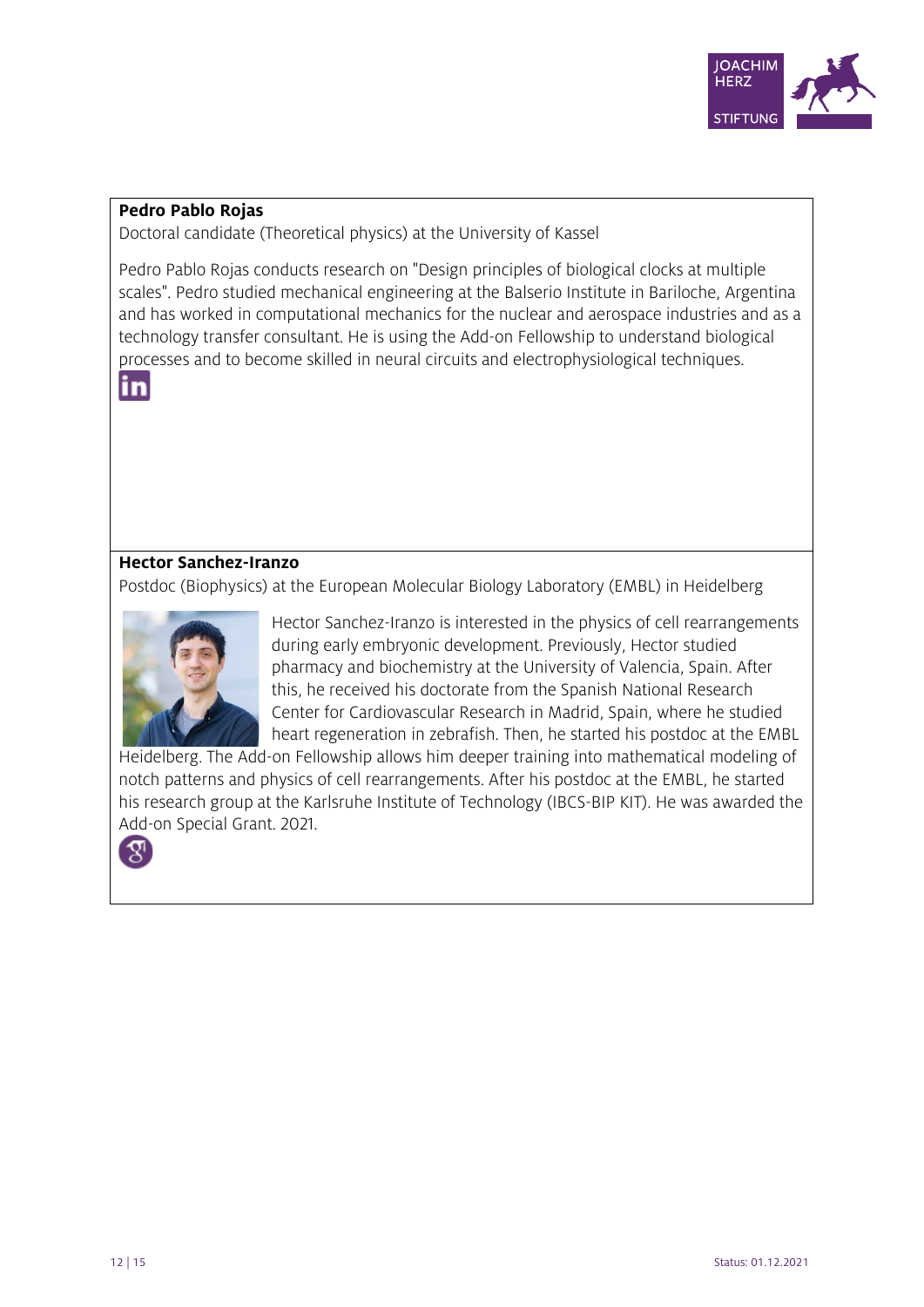

#### **Frederic Strobl**

Postdoc (Developmental biology) at the Goethe University in Frankfurt

Frederic Strobel investigates the embryogenesis of insect species. He wrote his diploma thesis at the Max-Planck-Institute for Heart and Lung Research in Bad Nauheim on fibrotic diseases. Frederic studied biology at the Goethe University in Frankfurt, specializing in animal physiology, neurobiology, genetics, and cell and developmental biology. With the help of the Add-on Fellowship, he is expanding his bioinformatics skills and creating an open-access image database for developmental fluorescence microscopy data of insects.



#### **Chao Sun**

Postdoc (Neuroscience) at Max-Planck-Institute (MPI) for Brain Research in Frankfurt



Chao Sun obtained his doctorate in chemistry at Cornell University, USA, where he studied molecular interactions in two-dimensional nanomaterials. He now uses single-molecule techniques to investigate protein homeostasis of neuronal synapses at the MPI for Brain Research. Through the Add-on Fellowship, he would like to understand the sociology of resource allocation among neuronal synapses. His current research topic is the "Synaptic allocation of nascent proteins during

neuronal plasticity". As a chemist in neuroscience, he is fascinated by the emergent complexity of biomolecular organization for information storage.

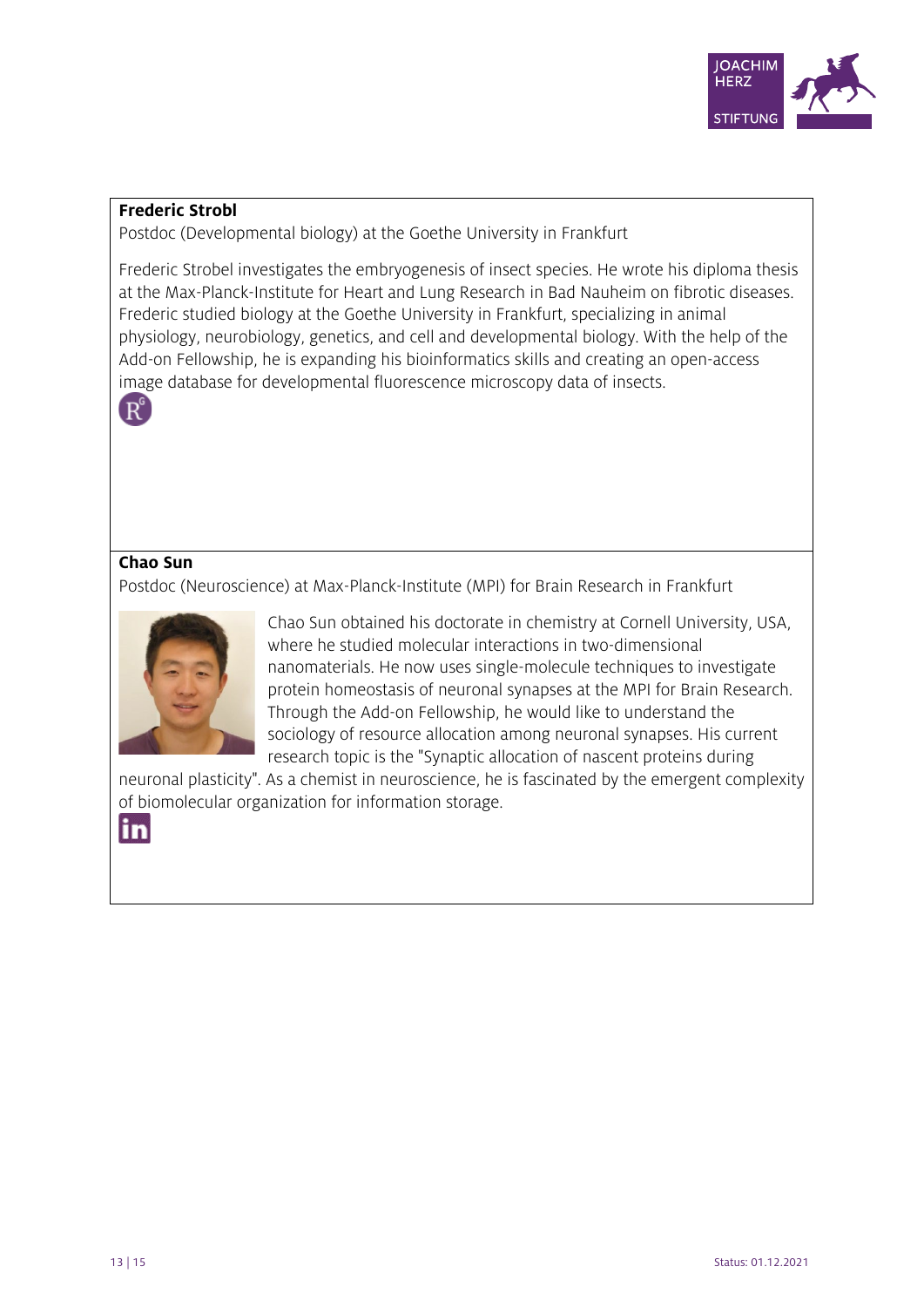

#### **Anna Svirina**

Doctoral candidate (Biophysics) at the Technical University of Dresden



Anna Svirina has received both her bachelor's and master's degree in Physics in Saint Petersburg, Russia, and decided to address fundamental biological questions for her doctoral studies, which she started at the TU Dresden in the group of Prof. Dr. Michael Schlierf. Anna's main biological interest is in membrane biophysics and her research is focused on the bacterial outer membrane protein BAM, which is potentially of use as a novel antibiotic target.

# **Felix Wiedmann**

Postdoc (Medicine) at the Ruprecht-Karl's-University of Heidelberg



Felix Wiedmann is addressing the cellular mechanisms of atrial arrhythmogenesis and the pharmacology of potassium channels in the heart. Identifying new therapeutic targets for the treatment of atrial ventricular fibrillation is one of his goals. Felix studied medicine and received training as a cardiologist. His doctoral thesis, "Cardiac role of wo pore domain potassium channels," was awarded the Ludolf Krehl Prize. With the help of the Add-on Fellowship, he gains deeper insights into

mathematical modeling of cellular electrophysiology.